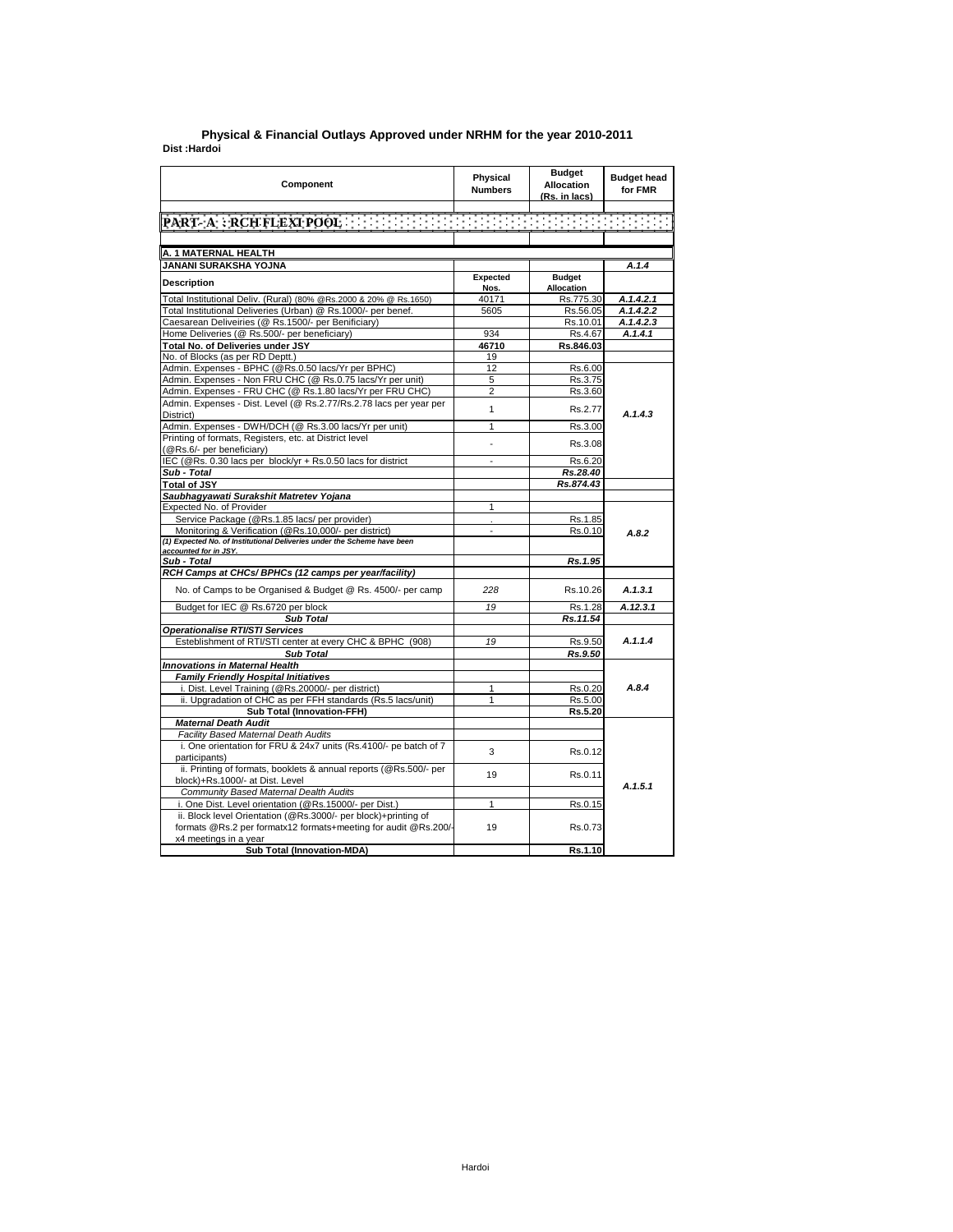| Component                                                                                                          | Physical<br><b>Numbers</b> | <b>Budget</b><br>Allocation<br>(Rs. in lacs) | <b>Budget head</b><br>for FMR |
|--------------------------------------------------------------------------------------------------------------------|----------------------------|----------------------------------------------|-------------------------------|
| <b>Pregnant Women &amp; Child Tracking</b>                                                                         |                            |                                              |                               |
| i. Orientation Workshop                                                                                            |                            |                                              |                               |
| (a) At Dist. Level                                                                                                 | 1                          | Rs.0.31                                      | A.10.3                        |
| (b) At Block Level @ Rs.6500/- block<br>ii. Printing of formats (730 format/block @Rs.2 per format)                | 19<br>13870                | Rs.1.24<br>Rs.0.28                           |                               |
| Sub Total (Innovation-Preg. Women & child tracking)                                                                |                            | Rs.1.83                                      |                               |
| Strengthening of Sub Centers Accridited under JSY                                                                  |                            |                                              |                               |
| Dissemination meeting in the District @ Rs 5000/-                                                                  | 1                          | Rs.0.05                                      |                               |
| Upgradation of Sub Centre in Dist (From State Level)                                                               | 30                         | Rs.0.00                                      | A.1.1.5                       |
| Sub Total (Innovation-S.C. Accridited under JSY))                                                                  |                            | Rs.0.05                                      |                               |
| Sub Total (Innovation in Maternal Health)                                                                          |                            | Rs.8.18                                      |                               |
| Sub-Total (Maternal Health)                                                                                        |                            | Rs.905.60                                    |                               |
| <b>A.2 CHILD HEALTH</b>                                                                                            |                            |                                              |                               |
| Comprehensive Child Survival Programme (CCSP)                                                                      |                            |                                              |                               |
| CCSP Training - FBNC (in 1st & 2nd phase districts only)                                                           |                            |                                              |                               |
| Training Site - District Women Hospital                                                                            |                            |                                              |                               |
| Expected No. of Participants                                                                                       | 0                          |                                              |                               |
| No. of Batches to be Organised and Budget @ Rs.12,000 per Batch                                                    | 0                          | Rs.0.00                                      | A.11.5.2                      |
| No. of Batches to be Supervised and Budget @ Rs.3,200 per Batch                                                    | 0                          | Rs.0.00                                      |                               |
| Sub - Total                                                                                                        |                            | Rs.0.000                                     |                               |
| Training at Medical College under CCSP Prog<br>Support staff to Medical Collage                                    |                            | Rs.0.00                                      |                               |
| Physicians training/F-IMNCI                                                                                        |                            | Rs.0.00                                      | A.11.5.2                      |
| <b>Sub Total</b>                                                                                                   |                            | Rs.0.000                                     |                               |
| CCSP Training - NSSK (in 3rd phase districts only)                                                                 |                            |                                              |                               |
| Training Site - District Women Hospital                                                                            |                            |                                              |                               |
| Expected No. of Participants                                                                                       | 140                        |                                              |                               |
| No. of Batches to be Organised and Budget @ Rs.38,500 per Batch                                                    | 8                          | Rs.3.08                                      | A.11.5.5                      |
| No. of Batches to be Supervised and Budget @ Rs.3,500 per Batch                                                    | 2                          | Rs.0.070                                     |                               |
| Sub - Total                                                                                                        |                            | Rs.3.150                                     |                               |
| CCSP Training of ASHAs, ANMs, LHVs - (1st & 2nd Phase<br>Districts)                                                |                            |                                              |                               |
| Expected No. of Participants (approx. 24 per batch)                                                                | 0                          |                                              |                               |
| No. of Batches to be Organised and Budget @ Rs.1,65,000 per                                                        | 0                          | Rs.0.00                                      | A.11.5.1                      |
| Batch                                                                                                              |                            |                                              |                               |
| No. of Batches of ToT and Budget @ Rs.2,39,000 per Batch                                                           | 0                          | Rs.0.00                                      |                               |
| Sub - Total                                                                                                        |                            | Rs.0.00                                      |                               |
| CCSP Training of ASHAs, ANMs, LHVs - (3rd Phase Districts)                                                         |                            |                                              |                               |
| Expected No. of Participants (approx. 24 per batch)<br>No. of Batches to be Organised and Budget @ Rs.1,65,000 per | 700                        |                                              | A.11.5.1                      |
| Batch                                                                                                              | 28                         | Rs.46.20                                     |                               |
| No. of Batches of ToT and Budget @ Rs.2,39,000 per Batch                                                           | $\mathbf{1}$               | Rs.2.39                                      |                               |
| Sub - Total<br>CCSP Training of Supervisors (in 1st & 2nd phase districts                                          |                            | Rs.48.590                                    |                               |
| only)                                                                                                              |                            |                                              |                               |
| No. of Batches (16 participants) to be Organised and Budget @<br>Rs.24,500 per Batch                               | 0                          | Rs.0.000                                     | A.11.5.1                      |
| No. of Batches to be Supervised and Budget for Observer Visit @                                                    |                            |                                              |                               |
| Rs.3,200 per Batch                                                                                                 | $\mathbf 0$                | Rs.0.00                                      |                               |
| Sub - Total                                                                                                        |                            | Rs.0.000                                     |                               |
| <b>Site Stregthening</b>                                                                                           |                            |                                              |                               |
| Strengthening of FBNC/NSSK Site (@ Rs.30,000/- per site)                                                           | 1                          | Rs.0.50                                      | A.11.5.1                      |
| Strengthening of CCSP Training Site (@ Rs.2,33,500/- per site)                                                     | 2                          | Rs.4.670                                     |                               |
| <b>Sub Total</b><br>Establishment, Operationalisation & Construction of SNCU                                       |                            | Rs.5.170                                     |                               |
| Establishment and Operating Exp. Of old SNCU in 7 Dist. @Rs.25                                                     |                            |                                              |                               |
| lacs                                                                                                               | 0                          | Rs.0.0                                       | A.2.2                         |
| Construction of of new SNCU in 5 Dist. (@Rs.30 lacs)                                                               | 0                          | Rs.0.0                                       | A.9.2.2                       |
| Sub - Total                                                                                                        |                            | Rs.0.0                                       |                               |
| Infant death audit (Aligarh & Banda only)                                                                          |                            |                                              |                               |
| No. of blocks in the district                                                                                      | 0                          | Rs.0.0                                       | A.2.8                         |
| Sub - Total                                                                                                        |                            | Rs.0.00                                      |                               |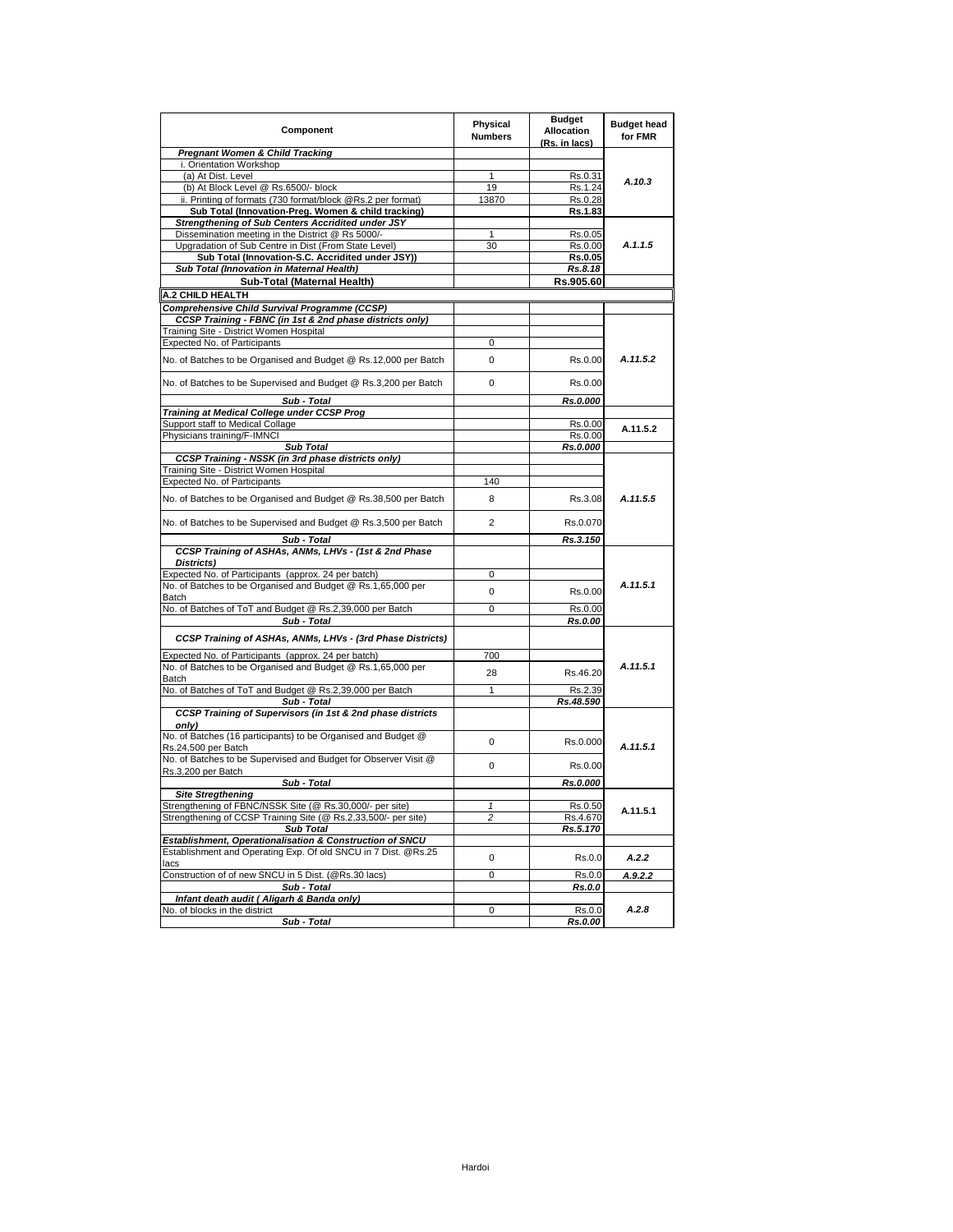| Component                                                                                                            | Physical<br><b>Numbers</b> | <b>Budget</b><br>Allocation<br>(Rs. in lacs) | <b>Budget head</b><br>for FMR |
|----------------------------------------------------------------------------------------------------------------------|----------------------------|----------------------------------------------|-------------------------------|
| Infant & Young Child feeding (IYCF)                                                                                  |                            |                                              |                               |
| Mass Awareness Campaign during World Breastfeeding Week                                                              | 1                          | Rs.0.50                                      | A.2.5                         |
| Sub - Total                                                                                                          |                            | Rs.0.50                                      |                               |
| Supportive Supervision through Reputed Institutions (for 1st                                                         |                            |                                              |                               |
| & 2nd pase districts only)                                                                                           | 0                          | Rs.0.0                                       |                               |
| One Supervisor per block @ Rs.5,000/- p.m. for 12 months<br>Mobility for supervisors @ Rs.3,000/- p.m. for 12 months | $\mathbf 0$                | Rs.0.0                                       |                               |
| Institutional support @ Rs.5,000/- p.m. for 12 months                                                                | 0                          | Rs.0.0                                       |                               |
| Sub - Total                                                                                                          |                            | Rs.0.00                                      |                               |
| Sub-Total (CCSP)                                                                                                     |                            | Rs.57.41                                     |                               |
| Implementation of Bal Swasthya Poshan Mah (BSPM)                                                                     |                            |                                              |                               |
| Joint Meetings of Health & ICDS - 2 Planning Meetings at District                                                    |                            |                                              |                               |
| Level in a year @ Rs. 5000/- per meeting for 2 Rounds                                                                | 1 Dist.                    | Rs.0.10                                      |                               |
| Joint planning meeting of health and ICDS at Block level Rs. 2000                                                    |                            |                                              |                               |
| per meeting for 2 rounds                                                                                             | 19 Blocks                  | Rs.0.76                                      |                               |
| Joint Orientation of ASHAs & ANMs (@Rs. 25/- per participant) for 2                                                  | 3831 ANM and               |                                              | A.2.7                         |
| Rounds                                                                                                               | AWW                        | Rs.1.92                                      |                               |
| Printing of Guidelines, Reporting & Monitoring Formats (@ Rs.2,000/- per<br>block/round) for 2 rounds                | 19 Blocks                  | Rs.0.76                                      |                               |
| Dissemination meeting at District level Rs. 5000 per meeting per                                                     |                            |                                              |                               |
| District for 2 Rounds                                                                                                | 1 Dist.                    | Rs.0.10                                      |                               |
| Sub - Total                                                                                                          |                            | Rs.3.64                                      |                               |
| <b>School Health Programme</b>                                                                                       |                            |                                              |                               |
| Total No. of Blocks in the district                                                                                  | 19                         |                                              |                               |
| No. of Schools to be covered (60 Schools per block)                                                                  | 1140                       |                                              |                               |
| District Sensitization workshop                                                                                      | 1                          | Rs. 0.15                                     |                               |
| Contingencies for printing of Health Card, etc. (@Rs.500/- per<br>school)                                            | 1140                       | Rs. 5.70                                     |                               |
| Budget for Mobility (@Rs.300 per visit x 1 visit)                                                                    | 1140                       | Rs. 3.42                                     |                               |
| Sub Total (Prog. Implementation)                                                                                     |                            | Rs. 9.27                                     |                               |
| Traning program for 40 schools per block (where                                                                      | 760                        |                                              |                               |
| program is already running)                                                                                          |                            |                                              |                               |
| Training of District Trainers- Honorarium to district traininer @ Rs.                                                |                            |                                              |                               |
| 350 *2days                                                                                                           | 3                          | Rs. 0.02                                     |                               |
| Honorarium to traininees from block@ Rs. 400 *2days per block                                                        | 57                         | Rs. 0.46                                     | A.2.4                         |
| Training of Block Trainers - Honorarium to block resource persons @                                                  | 57                         | Rs. 0.68                                     |                               |
| Rs. 300 *2days*2 batches per block                                                                                   |                            |                                              |                               |
| Honararium to Teachers @ Rs. 250*2 teachers per school *2 days                                                       | 1520                       | Rs. 7.60                                     |                               |
| <b>Sub Total (Training)</b>                                                                                          |                            | Rs. 8.76                                     |                               |
| For training program unspent balance is available at the district                                                    |                            | Rs. 5.58                                     |                               |
| <b>Actual Allocation for training</b>                                                                                |                            | Rs. 3.18                                     |                               |
| Weighing scale, Ht./Wt Charts, Measuring tape etc. @ Rs1000 per                                                      | 380                        | Rs. 0.00                                     |                               |
| school x 20 new schools/block                                                                                        |                            |                                              |                               |
| Procurement of IFA tablets (30 mg tablets) for all schools                                                           | 17100000                   | Rs. 0.00                                     |                               |
| Procurement of deworming tablets for all schools                                                                     | 342000                     | Rs. 0.00                                     |                               |
| <b>Sub Total (Procurement)</b>                                                                                       |                            | Rs. 0.00                                     |                               |
| Total (School Health)                                                                                                |                            | Rs. 12.45                                    |                               |
| Total (Child Health)                                                                                                 |                            | Rs.73.50                                     |                               |
| A3. Family Planning                                                                                                  |                            |                                              |                               |
| Terminal/Limiting Methods                                                                                            |                            |                                              | A.3.1                         |
| Dissemination of manuals on sterilization standards & quality                                                        | $\mathbf{1}$               | Rs. 0.40                                     | A.3.1.1                       |
| assurance of sterilization services                                                                                  |                            |                                              |                               |
| NSV Camps in Districts (6 camps/dist. @ Rs.35,000/- per camp)                                                        | 6                          | Rs. 2.10                                     | A.3.1.3                       |
| Compensation for Female Sterilization<br>Compensation for Male Sterilization                                         | 6736<br>323                | Rs. 67.36<br>Rs. 4.85                        | A.3.1.4<br>A.3.1.5            |
| Accrediation of private providers of sterilization services                                                          |                            |                                              |                               |
| <b>Female Sterilization</b>                                                                                          |                            | Rs. 0.25                                     | A.3.1.6                       |
| Male Sterilization (NSV)                                                                                             |                            | Rs. 0.05                                     |                               |
| <b>Spacing Methods</b>                                                                                               |                            |                                              | A.3.2                         |
| IUD services at health facilities/compensation                                                                       | 28706                      | Rs. 5.74                                     | A.3.2.2                       |
| Accrediation of private providers of IUD services                                                                    |                            | Rs. 0.03                                     | A.3.2.3                       |
| Family Welfare Counsellor@9000 per month                                                                             | 3                          | Rs. 3.24                                     | A.9.1.5                       |
| <b>Sub Total</b>                                                                                                     |                            | Rs. 84.02                                    |                               |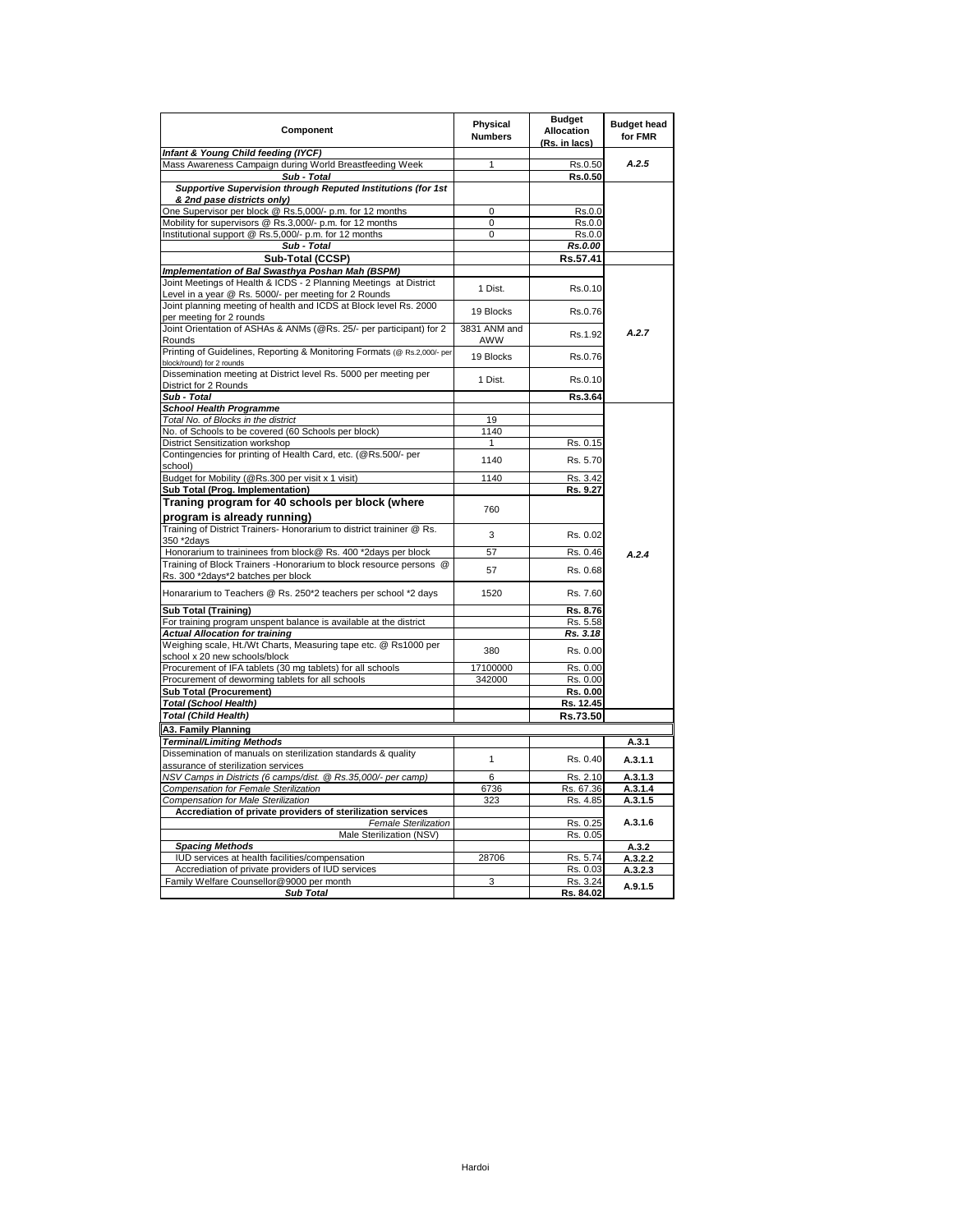| Component                                                                                                                                                                      | Physical<br><b>Numbers</b> | <b>Budget</b><br><b>Allocation</b><br>(Rs. in lacs) | <b>Budget head</b><br>for FMR |
|--------------------------------------------------------------------------------------------------------------------------------------------------------------------------------|----------------------------|-----------------------------------------------------|-------------------------------|
| <b>PCPNDT and Sex-Ratio</b>                                                                                                                                                    |                            |                                                     |                               |
| Visit of District Inspection & Monitoring Committee                                                                                                                            | 10                         | Rs. 0.10                                            | A.8.1                         |
| Sensitization Workshop at District level                                                                                                                                       | $\mathbf{1}$               | Rs. 0.40                                            |                               |
| Organising Competions at Inter/Degree Colleges                                                                                                                                 | 3                          | $\overline{Rs}$ . 0.10                              |                               |
| Orientation of members of Dist advisory committee at Division                                                                                                                  |                            | Rs. 0.00                                            |                               |
| <b>IEC Activities &amp; Conigency</b>                                                                                                                                          |                            |                                                     |                               |
| <b>IEC Activities</b>                                                                                                                                                          |                            | Rs. 0.40                                            |                               |
| Contigency                                                                                                                                                                     |                            | Rs. 0.04                                            | A.12.4                        |
| TA/DA to Dist. level Staff for attending workshop, training, meetings                                                                                                          |                            | Rs. 0.20                                            |                               |
| <b>Sub Total</b>                                                                                                                                                               |                            | Rs. 1.24                                            |                               |
| <b>Sub-Total (Family Planning)</b>                                                                                                                                             |                            | Rs.85.26                                            |                               |
| A.4 ARSH                                                                                                                                                                       |                            |                                                     |                               |
| Saloni Scheme                                                                                                                                                                  |                            |                                                     |                               |
| No. of Blocks in District                                                                                                                                                      | 19                         |                                                     | A.4.1                         |
| No. of Schools to be covered (10 Schools per block)                                                                                                                            | 190                        |                                                     |                               |
| No. of Benificiaries (150 per school)                                                                                                                                          | 28500                      |                                                     |                               |
| Sensitization Workshop at District level                                                                                                                                       | 1                          | Rs. 0.15                                            |                               |
| Budget for Visit of Medical Team (@Rs.300/- per visit x 2 visits per<br>school)                                                                                                | 380                        | Rs. 1.14                                            | A.4.2                         |
| Budget for Preparing Saloni Sabha (Rs.300/- p.m. per school x 10<br>months)                                                                                                    | 1900                       | Rs. 5.70                                            |                               |
| Procurement of IFA tablets (100 mg tablets) for all schools                                                                                                                    | 1368000                    | Rs.0.00                                             |                               |
| Procurement of deworming tablets for all schools 2 tab/Benf.                                                                                                                   | 57000                      | Rs.0.00                                             | A.13.2.5                      |
| Sub-Total (Adolescent Health)                                                                                                                                                  |                            | Rs.6.99                                             |                               |
| A.5 Urban RCH                                                                                                                                                                  |                            |                                                     |                               |
|                                                                                                                                                                                |                            |                                                     |                               |
| Urban RCH plan /activities                                                                                                                                                     |                            |                                                     |                               |
| <b>Building</b>                                                                                                                                                                | 1                          | 0.84                                                |                               |
| Manpower(1Doctor @ 24000/month,1Staff Nurse@ 15000/month,2<br>ANMs@9000/month,2 Security quards @ 4000/month,1 Ayah<br>4000/month,& 1 Sweeper 2000/month                       | $\mathbf{1}$               | 8.52                                                |                               |
| Other Expenses                                                                                                                                                                 | 1                          | 0.41                                                | A.5.1                         |
| <b>IEC</b>                                                                                                                                                                     |                            |                                                     |                               |
|                                                                                                                                                                                | $\mathbf{1}$               | 0.1                                                 |                               |
| <b>Subtotal</b>                                                                                                                                                                |                            | 9.87                                                |                               |
| The cost of Drugs(Rs 10,000/month/Health post ) and consumables(Rs 3,000/month/Health Post) for Urban RCH amounting to<br>Rs 1.56 Lacs would be met from the Mission Flexipool |                            |                                                     |                               |
| <b>A9. INFRASTRUCTURE &amp; HR</b>                                                                                                                                             |                            |                                                     |                               |
| <b>Contractual Staff &amp; Services</b>                                                                                                                                        |                            |                                                     |                               |
| <b>Position</b>                                                                                                                                                                | No.                        | <b>Budget</b>                                       |                               |
| Contractual ANM (@Rs.9000/- pm)                                                                                                                                                | 50                         | Rs. 54.00                                           | A.9.1.1                       |
| Staff Nurse in the district (@Rs.15000/- pm)                                                                                                                                   | 30                         | Rs. 54.00                                           | A.9.1.3                       |
| MBBS (Male/Female) @ Rs.30000/- pm                                                                                                                                             | 10                         | Rs. 36.00                                           |                               |
| Specialist at On Call basis for CHC (@ Rs.1000/- per visit) No. of                                                                                                             |                            | Rs. 1.00                                            |                               |
| calls for 6 moths<br>Specialist at On Call basis for Dist. Hospital (Male)/DCH(@ Rs.1000/-                                                                                     | 100                        |                                                     |                               |
| per visit)                                                                                                                                                                     | 200                        | Rs. 2.00                                            | A.9.1.4                       |
| Specialist at Dist. Hospital (Male)/DCH(@ Rs.40000/- pm for<br>MS/MD/MDS & @Rs.35000/- for Diploma holders)                                                                    | 2                          | Rs. 8.40                                            |                               |
| Specialist at DWH/DCH (@ Rs.40000/- pm for MS/MD/MDS &<br>@Rs.35000/- for Diploma holders)/MBBS(LMO if already on contract)                                                    | $\overline{2}$             | Rs. 8.40                                            |                               |
| Paramedical staff/LT for CHC (@ Rs.9000/- pm)                                                                                                                                  | 7                          | Rs. 7.56                                            |                               |
| Paramedical staff for DH/DWH/DCH (@ Rs.9000/- pm)                                                                                                                              | $\overline{2}$             | Rs. 2.16                                            | A.9.1.5                       |
| Data Assistant ( @ Rs.8000/- pm)                                                                                                                                               | $\overline{2}$             | Rs. 1.92                                            |                               |
| <b>Sub-Total (Human Resources)</b>                                                                                                                                             |                            | Rs.175.44                                           |                               |
| A.10. INSTITUTIONAL STRENGTHENING                                                                                                                                              |                            |                                                     |                               |
| Logistics Management/Improvement                                                                                                                                               |                            |                                                     |                               |
| <b>Stregthening of Logistic Management</b>                                                                                                                                     |                            |                                                     |                               |
|                                                                                                                                                                                | Ō                          |                                                     |                               |
| Divisional logistic management                                                                                                                                                 |                            | Rs. 0.00                                            |                               |
| <b>Transportation of Logistic</b>                                                                                                                                              | 0                          | Rs. 0.00                                            | A.10.2                        |
| Divisional level @ Rs 50000/-<br>District level @ Rs 30000/-                                                                                                                   | 1                          | Rs. 0.30                                            |                               |
| Block level @ Rs 12000/-                                                                                                                                                       | 19                         | Rs. 2.28                                            |                               |
|                                                                                                                                                                                |                            |                                                     |                               |
| Sub-Total (Logistics Strengthening)                                                                                                                                            |                            | Rs.2.58                                             |                               |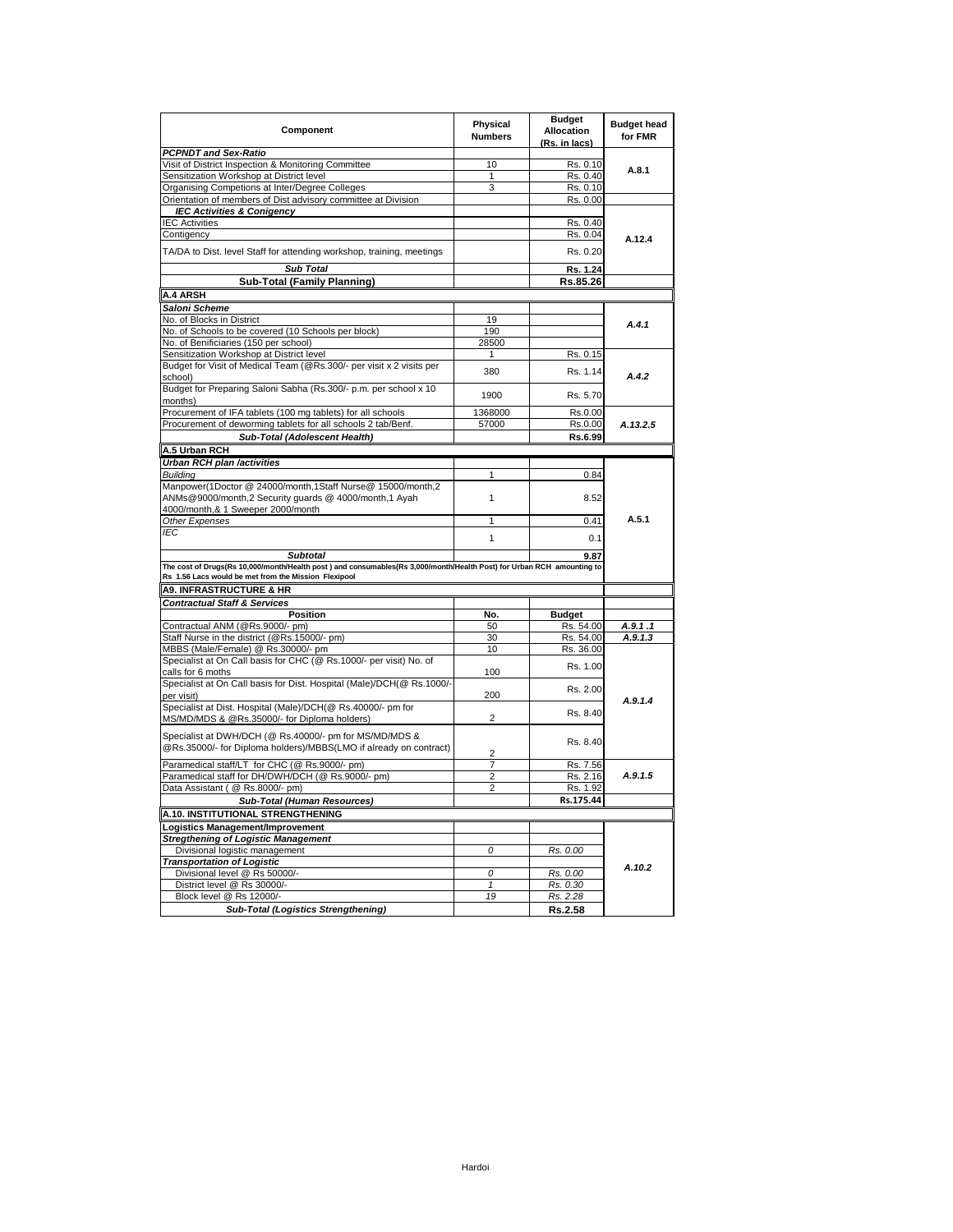| Component                                             | Physical<br><b>Numbers</b> | <b>Budget</b><br><b>Allocation</b><br>(Rs. in lacs) | <b>Budget head</b><br>for FMR |
|-------------------------------------------------------|----------------------------|-----------------------------------------------------|-------------------------------|
| <b>Rent for Sub-Centres</b>                           |                            |                                                     |                               |
| No. of SCs in Rented Bldgs & Budget @ Rs. 250/- p.m.  | 276                        | Rs.8.28                                             | A.10.4                        |
| <b>Sub-Total (Sub Center Rent)</b>                    |                            | Rs.8.28                                             |                               |
| <b>A.11 TRAINING</b>                                  |                            |                                                     |                               |
| <b>Training- Skill Birth Attendant</b>                |                            |                                                     |                               |
| <b>Training at DWH/Combined Hosp</b>                  |                            |                                                     |                               |
| Target at DWH                                         | 36                         |                                                     |                               |
| No. of Particpants per batch                          | 4                          |                                                     |                               |
| No. of Batches                                        | 9                          | Rs.9.94                                             |                               |
| New Site Stregthening at DWH                          |                            |                                                     |                               |
| Existing site stregthening                            |                            | Rs.0.40                                             |                               |
| Sub-Total (DWH-SBA)                                   |                            | Rs.10.34                                            |                               |
| Training at FRU/24X7                                  |                            |                                                     | A.11.3.1                      |
| Name of the selected Training Site FRU/24X7           | Pihani                     |                                                     |                               |
| Target at FRU/24X7                                    | 20                         |                                                     |                               |
| No. of Particpants per batch                          | 4                          |                                                     |                               |
| No. of Batches                                        | 5                          | Rs.5.52                                             |                               |
| New Site Stregthening at FRU                          |                            | Rs.0.00                                             |                               |
| Existing site stregthening                            |                            | Rs.0.40                                             |                               |
| Sub-Total (FRU-SBA)                                   |                            | Rs.5.92                                             |                               |
| Sub-Total(SBA Training)                               |                            | Rs.16.26                                            |                               |
| <b>A.14 PROGRAM MANAGEMENT</b>                        |                            |                                                     |                               |
| Personal & Other Expense of Dist. PMU (Rs.94500/- pm) |                            | Rs.11.34                                            | A.14.2                        |
| Operational Cost (Rs. 60000/- pm)                     | 1                          | Rs.7.20                                             | A.14.4                        |
| Sub-Total (Program Management)                        |                            | Rs.18.54                                            |                               |
| Total for RCH Flexipool (Part A)                      |                            | Rs.1,302.32                                         |                               |

| Part B - Mission Flexipool -                                                |                            |                                                     |                               |
|-----------------------------------------------------------------------------|----------------------------|-----------------------------------------------------|-------------------------------|
| Component                                                                   | Physical<br><b>Numbers</b> | <b>Budget</b><br><b>Allocation</b><br>(Rs. in lacs) | <b>Budget head</b><br>for FMR |
| <b>ASHA Scheme:-</b>                                                        |                            |                                                     | <b>B.1</b>                    |
| Periodic Training for ASHAs                                                 |                            |                                                     | B.1.1                         |
| <b>ASHA Support System</b>                                                  |                            |                                                     |                               |
| Replenishment of ASHA Kits & Budget (@ Rs. 500/- per kit*2 for 95%<br>ASHA) | 2722                       | Rs.0.00                                             | B.1.2                         |
| Incentive to ASHAs (Average Rs.500/- p.m. for 85% ASHAs)                    | 2435                       | Rs.146.10                                           | B.1.3                         |
| Award to ASHA (Rs.5000/- for 1 ASHA in each block)                          | 19                         | Rs.0.95                                             |                               |
| Annual ASHA Sammelan (Rs.250/- per ASHA for 60% ASHAs)                      | 1719                       | Rs.4.30                                             | B.1.1                         |
| Mobility to ASHAs (Rs.30/- per ASHA for 95% ASHAs)                          | 2722                       | Rs.9.80                                             |                               |
| Block level ASHA Payment Register (Rs.100/-per Register)                    | 19                         | Rs.0.02                                             | B.18.3.2                      |
| Printing of Voucher Booklet for ASHA (Rs.25/-per Booklet)                   | 2865                       | Rs.0.72                                             |                               |
| Budget ASHA Mentoring Group (Rs.10,000/- per District)                      | Quarterly<br>Meeting       | Rs.0.10                                             | B.1.1                         |
| Sub-Total (ASHA Scheme):-                                                   |                            | Rs.161.98                                           |                               |
| <b>Untied Grant to Facilities</b>                                           |                            |                                                     | B.2                           |
| No. of CHCs & Budget @ Rs.0.50 lacs per facility                            | $\overline{7}$             | Rs.3.50                                             | B.2.1                         |
| No. of BPHCs & Budget @ Rs.0.50 lacs per facility                           | 12                         | Rs.6.00                                             | B.2.2                         |
| No. of APHCs & Budget @ Rs.0.25 lacs per facility                           | 57                         | Rs.14.25                                            | B.2.2                         |
| No. of Sub Centres & Budget @ Rs.0.10 lacs per facility                     | 432                        | Rs.43.20                                            | B.2.3                         |
| No.of VHSCs                                                                 | 1101                       | Rs.0.00                                             | B.2.4                         |
| No.of Revenue Villages & Budget @Rs.0.10 lacs per R.Village                 | 2070                       | Rs.207.00                                           |                               |
| <b>Sub-Total (Untied Grants)</b>                                            |                            | Rs.273.95                                           |                               |
| <b>Annual Maintenance Grant to Facilities</b>                               |                            |                                                     | B.4                           |
| No. of CHCs & Budget @ Rs.1.0 lacs per facility                             | $\overline{7}$             | Rs.7.00                                             | B.4.1                         |
| No. of BPHCs & Budget @ Rs.1.0 lacs per facility                            | 12                         | Rs.12.00                                            | B.4.2                         |
| No. of APHCs & Budget @ Rs.0.50 lacs per facility                           | 37                         | Rs.18.50                                            |                               |
| No. of Sub Centres & Budget @ Rs.0.10 lacs per facility                     | 156                        | Rs.15.60                                            | B.4.3                         |
| Sub-Total (Annual Maintenance Grants)                                       |                            | Rs.53.10                                            |                               |
| <b>Funds to Rogi Kalyan Samitis</b>                                         |                            |                                                     | B.6                           |
| No. of District Hospitals & Funds @ Rs.5.0 lacs per facility                | $\overline{2}$             | Rs.10.00                                            | B.6.1                         |
| No. of CHCs & Funds @ Rs.1.0 lacs per facility                              | $\overline{7}$             | Rs.7.00                                             | B.6.2                         |
| No. of BPHCs & Funds @ Rs.1.0 lacs per facility                             | 12                         | Rs.12.00                                            | B.6.3                         |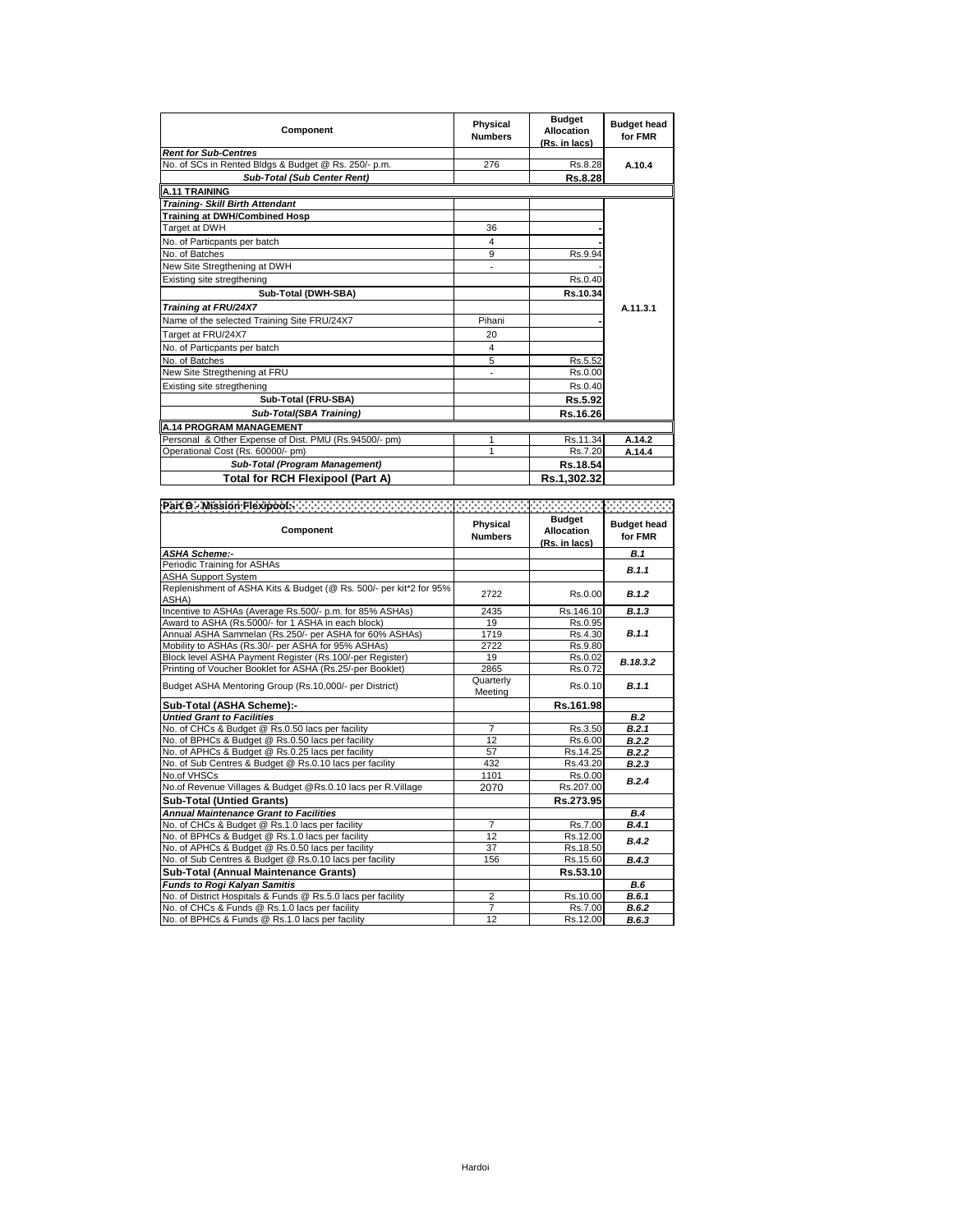| Component                                                                                                            | Physical<br><b>Numbers</b> | <b>Budget</b><br><b>Allocation</b><br>(Rs. in lacs) | <b>Budget head</b><br>for FMR |
|----------------------------------------------------------------------------------------------------------------------|----------------------------|-----------------------------------------------------|-------------------------------|
| No. of APHCs & Funds @ Rs.1.00 lacs per facility                                                                     | 57                         | Rs.57.00                                            | B.6.4                         |
| Sub-Total (Funds for RKS)                                                                                            |                            | Rs.86.00                                            |                               |
| Operationalisation of District Drug Warehouses                                                                       |                            |                                                     |                               |
| Contractual Staff (@Rs.2.94 lacs/yr)                                                                                 | 1                          | Rs.2.94                                             | <b>B.21</b>                   |
| Contingency Expenses (@Rs.2.0 lacs/yr)                                                                               | 1                          | Rs.2.00                                             |                               |
| Sub-Total (Ope. of District Drug Warehouses)                                                                         |                            | <b>Rs.4.94</b>                                      |                               |
| Mobility Support to DWH & District Combined Hospital                                                                 |                            |                                                     | <b>B.27.8</b>                 |
| Mobility Support to DWH/DCH @Rs.18000/- Per month.                                                                   | 1                          | Rs.2.16                                             |                               |
| Sub-Total (Funds for Mobility Support to DWH & DCH)                                                                  |                            | Rs.2.16                                             |                               |
| Mobility Support for Monitoring & Supervision.<br>Mobility Support to District Community Mobilizer (@Rs.800/-per day |                            |                                                     |                               |
| X 8 days/month)                                                                                                      | 1                          | Rs.0.77                                             |                               |
| Mobility Support to District Account Manager (@Rs.800/-per day X 6                                                   |                            |                                                     | B.18.3.2                      |
| days/month)                                                                                                          | $\mathbf{1}$               | Rs.0.58                                             |                               |
| Mobility Support to District Programme Manager (@Rs.800/-per day                                                     |                            | Rs.0.00                                             |                               |
| X 8 days/month)                                                                                                      |                            |                                                     |                               |
| Sub-Total(Mobility Support for Monit. & Supervision)                                                                 |                            | Rs.1.34                                             |                               |
| <b>Supervision of ANM/ASHAs</b>                                                                                      |                            |                                                     | B.18.3.2                      |
| Vehicle for Mobility @Rs.18000/-month/block                                                                          | 19                         | Rs.41.04                                            |                               |
| Sub-Total (Supervision of ANM/ASHAs)                                                                                 |                            | Rs.41.04                                            |                               |
| <b>Vehicle Support for Specialist</b>                                                                                |                            |                                                     | B.27.8                        |
| One Vehicle for 5 block level facility (@Rs.18000/-month)                                                            | 4                          | Rs.8.64                                             |                               |
| Sub-Total (Vehicle Support for Specialist)                                                                           |                            | Rs.8.64                                             |                               |
| <b>Diesel for Generator for District Hospitals</b>                                                                   |                            |                                                     | <b>B.28</b>                   |
| Diesel Support for generator (@Rs.1 lac per month)                                                                   | 2                          | Rs.24.00                                            |                               |
| Sub-Total (Diesel Support for District Hospital)                                                                     |                            | Rs.24.00                                            |                               |
| Diesel Support for Generator in Fully Functional CHC.                                                                |                            |                                                     |                               |
| Diesel Support for Fully functional CHC (@Rs.35000/-per month)                                                       | 7                          | Rs.29.40                                            | <b>B.28</b>                   |
| Diesel Support for CHC functional in BPHC building (@Rs.13500/-                                                      | 12 <sup>2</sup>            | Rs.19.44                                            |                               |
| per month)                                                                                                           |                            |                                                     |                               |
| Sub-Total (Diesel Support for fully functional CHCs)                                                                 |                            | Rs.48.84                                            |                               |
| Saas Bahu Sammelans (1 each at District)<br>No. of Sammellans & Budget (@Rs. 1.50 lac. Per District)                 | 1                          | Rs.1.50                                             | <b>B.7.1</b>                  |
| Sub-Total (Saas Bahu Sammelan)                                                                                       |                            | Rs.1.50                                             |                               |
| Tehsil level Pradhan Sammelan                                                                                        |                            |                                                     |                               |
| No. of Sammelans & Budget (@Rs.40,000 per Sammelan)                                                                  | 5                          | Rs.2.00                                             | <b>B.8.2</b>                  |
| Sub-Total (Tehsil level Pradhan Sammelan)                                                                            |                            | Rs.2.00                                             |                               |
| Organization of Swasthya Mela                                                                                        |                            |                                                     |                               |
| Organization of S.Mela @Rs.20000/- Mela/Month at each block.                                                         | 19                         | Rs.45.60                                            | B.10.1                        |
| Sub-Total (Swasthya Mela)                                                                                            |                            | Rs.45.60                                            |                               |
| <b>Concurrent Audit</b>                                                                                              |                            |                                                     | B.27.5                        |
| Budget @ Rs. 4000/- per month for 12 months                                                                          | 1                          | Rs.0.48                                             |                               |
| <b>Sub-Total (Concurrent Audit)</b>                                                                                  |                            | Rs.0.48                                             |                               |
| <b>Health Management Information System (HMIS):-</b>                                                                 |                            |                                                     |                               |
| Hiring of Vehicle for District HMIS Nodal Officer (@Rs.800/- Visit)                                                  | 6                          | Rs.0.58                                             |                               |
| Mobility Support for Block HMIS Nodal Officer (@Rs.600/-month)                                                       | 19                         | Rs.1.37                                             | <b>B.21</b>                   |
| Internet Connectivity @Rs.400/- per month/computer                                                                   | 21                         | Rs.1.01                                             |                               |
| Consumables & Stationary for Computer, printer (Rs.400/-per                                                          | 21                         | Rs.1.01                                             |                               |
| month/facility)                                                                                                      |                            | Rs.3.96                                             |                               |
| Sub-Total (HMIS)                                                                                                     |                            |                                                     |                               |
| <b>Programme Management:-</b>                                                                                        |                            |                                                     |                               |
| <b>Expenses at Additional Director level:-</b>                                                                       |                            |                                                     |                               |
| Mobility @Rs.2500/-per District per Month.                                                                           | 0<br>0                     | Rs.0.00                                             | B.27.6                        |
| Contingency Expenses @Rs.5000/- month.                                                                               |                            | Rs.0.00                                             |                               |
| Sub-Total (Exp.at Addl.Director level)-                                                                              |                            | Rs.0.00                                             |                               |
| <b>Operational Cost for Block Project Management Unit</b><br>Honoraria to Block Data Assistant @Rs.8000/-Per Month   |                            |                                                     |                               |
|                                                                                                                      | 19                         | Rs.18.24                                            | B.27.1                        |
| Communication support to Block Program Manager @Rs.500/-P.M.                                                         | 19                         | Rs.1.14                                             |                               |
| Sub-Total (Operational Cost for BPMU)                                                                                |                            | Rs.19.38                                            |                               |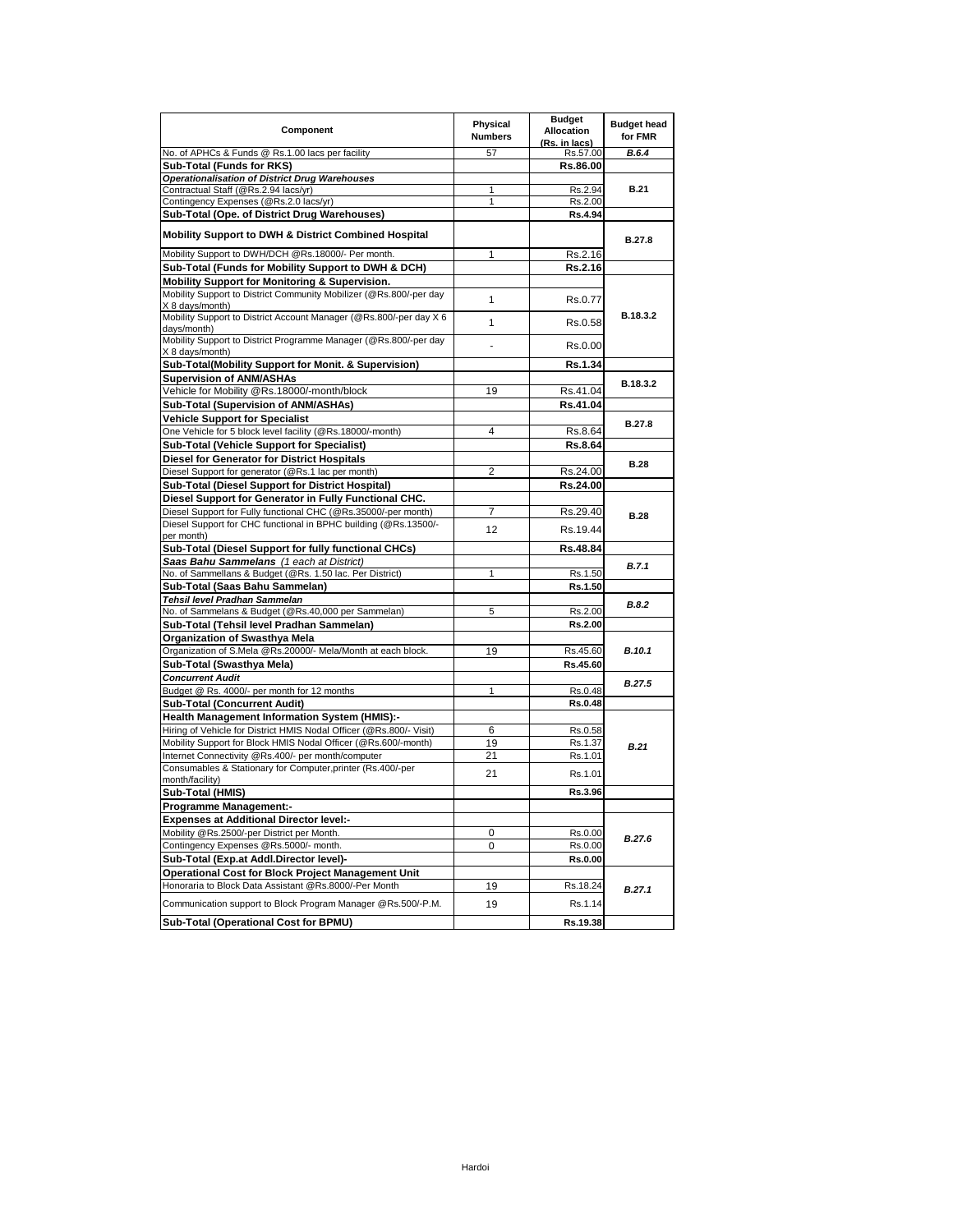| Component                                                             | Physical<br><b>Numbers</b> | <b>Budget</b><br><b>Allocation</b><br>(Rs. in lacs) | <b>Budget head</b><br>for FMR                                                                   |  |
|-----------------------------------------------------------------------|----------------------------|-----------------------------------------------------|-------------------------------------------------------------------------------------------------|--|
| <b>Provision of Contractual Staff (AYUSH)</b>                         |                            |                                                     |                                                                                                 |  |
| Position                                                              | No.                        | <b>Budget</b>                                       |                                                                                                 |  |
| ISM Lady Doctors (@ Rs.24,000/- per month)                            | 17                         | Rs.110.16                                           | B.14.4                                                                                          |  |
| AYUSH Doctors (@ Rs.24,000/- per month)                               | 35                         |                                                     |                                                                                                 |  |
| AYUSH Pharmacists (@ Rs.9,000/- per month)                            | 17                         | Rs.12.51                                            | B.14.1                                                                                          |  |
| Sub-Total (Contractual Staff - AYUSH)                                 |                            | Rs.122.67                                           |                                                                                                 |  |
| Integrated Skill Refresher Training for ANM & LHV.                    |                            |                                                     |                                                                                                 |  |
| Total Work load for the year                                          | 129                        |                                                     | B.16.3.1                                                                                        |  |
| Total no. of Proposed Batches & Budget @Rs.165950/- per batch.        | 8                          | Rs. 13.28                                           |                                                                                                 |  |
| Sub-Total (Integrated skill training for ANM/LHV)                     |                            | Rs.13.28                                            |                                                                                                 |  |
| Infrastructure & Manpower for UIP                                     |                            |                                                     |                                                                                                 |  |
| Mobile Workshop at Regional Depot @Rs.4 Lac.                          | $\Omega$                   | Rs.0.00                                             |                                                                                                 |  |
| Renovation & Electrification of WIC/WIF                               | $\Omega$                   | Rs.0.00                                             |                                                                                                 |  |
| Expansion of Cold Chain Store at Regional/Divisional Depo             | $\Omega$                   | Rs.0.00                                             | B.26.5                                                                                          |  |
| Expansion of Cold Chain Workshop @Rs.50000/-year/District.            | 1                          | Rs.0.50                                             |                                                                                                 |  |
| Mobility Support to Block (1 Vehicle @Rs.800/-per block for 6 days in | 19                         | Rs. 10.94                                           |                                                                                                 |  |
| a month for 12 months)                                                |                            |                                                     |                                                                                                 |  |
| IVRS System for Tracking of Beneficiaries.                            | $\Omega$                   | Rs.0.00                                             | B.18.3.2                                                                                        |  |
| Sub - Total (Infrasturcture & Manpower for UIP)                       |                            | Rs.11.44                                            |                                                                                                 |  |
|                                                                       |                            |                                                     | $\mathcal{L}^{\mathcal{L}}$ , and $\mathcal{L}^{\mathcal{L}}$ , and $\mathcal{L}^{\mathcal{L}}$ |  |
|                                                                       |                            |                                                     |                                                                                                 |  |

| Component                                                                                                                                                                                                                                                                         | Physical<br><b>Numbers</b>     | <b>Budget</b><br>Allocation<br>(Rs. in lacs) |
|-----------------------------------------------------------------------------------------------------------------------------------------------------------------------------------------------------------------------------------------------------------------------------------|--------------------------------|----------------------------------------------|
| <b>Routine Immunization (Part C)</b>                                                                                                                                                                                                                                              | <b>Contract Contract</b>       |                                              |
| Total Number of Immunization Sessions to be organized in the<br><b>District</b>                                                                                                                                                                                                   | 35184<br>Sessions/Year         |                                              |
| Mobility support for supervision : Supervisory visits by district level<br>officers for monitoring and supervision of RI @ Rs 50000 /District for<br>district level officers (this includes POL and maintenance) per year                                                         | $\mathbf{1}$                   | Rs.0.50                                      |
| Alternate Vaccine delivery @ Rs 50/- sessionx 3 months(April-June)<br>+2 Vehicles /Blocks for 8 days /month for 9 months (July-March 10)                                                                                                                                          | 35184<br>Sessions/Year         | Rs.17.59                                     |
| Focus on Urban slum & underserved areasHiring an ANM @<br>Rs.300/session for four sessions/month/slum of 10000 population<br>and Rs.200/- per month as contingency per slum of i.e. total expense<br>of Rs. 1400/- per month per slum of 10000 population                         | 0 Sessions /year               | Rs.0.00                                      |
| Mobilization of children by ASHA /RI Mobilizer @ Rs 150/- per<br>session                                                                                                                                                                                                          | 35184<br>Sessions/Year         | Rs.52.78                                     |
| Support for Computer Assistant for RI reporting (with annual<br>increment of 10% wef from 2010-11Districts @ Rs 8000- 10,000 p.m                                                                                                                                                  | $\mathbf{1}$                   | Rs.1.06                                      |
| Printing and dissemination of tally sheets, monitoring forms, etc. @<br>Rs 1 /beneficiary                                                                                                                                                                                         | 135004<br><b>Benefiaceries</b> | Rs.1.35                                      |
| Quarterly Review & feedback meeting exclusive for RI at district level<br>with one Block MOIC, ICDS CDPO and other stakeholders<br>stakeholders @ Rs 100/- per participant for meeting expenses (lunch,<br>organizational expenses)                                               | 57                             | Rs.0.23                                      |
| Quarterly Review Meetings at Block level Quarterly Review &<br>feedback meeting for exclusive for RI at Block level @Rs 50/-ppas<br>honorarium for ASHA (travel)and Rs 25 /-person at the disposal of<br>MOIC for meeting expenses(refreshments, stationary and Misc<br>expences) | 3364                           | Rs.4.55                                      |
| District level orientation training for 2 days of ANM, Multipurpose<br>Health worker @ Rs67300/batch with 20 participants in each batch                                                                                                                                           | 11 Batch                       | Rs.7.40                                      |
| One day cold chain handelers training for block level cold chain<br>handlers @ Rs. 26,000 per batch and Rs 3000 for Observer<br>nominated by State                                                                                                                                | 1Batch                         | Rs.0.29                                      |
| One day Training of block level data handlers by DIO and District<br>Cold chain Officer to train about the reporting formats of<br>Immunization and NRHM Rs 300/Participant/Block                                                                                                 | 19                             | Rs.0.06                                      |
| Microplanning at SC levelRs 100/- per subcentre (meeting at block<br>level, logistic)                                                                                                                                                                                             | 432                            | Rs.0.43                                      |
| Microplanning at Block & District levelFor consolidation of microplan<br>at PHC/CHC level @ Rs 1000/- block & at district level @ Rs 2000/-<br>per district                                                                                                                       | 1District & 19<br><b>Block</b> | Rs.0.21                                      |
| Consumables for computer including provision for internet access for<br>RIMSRs 400/- Month / Districts                                                                                                                                                                            | 1                              | Rs.0.05                                      |
| Red/Black Plastic bags etc, 2 bags per session @ Rs. 2/Bag                                                                                                                                                                                                                        | 35184<br>Sessions/Year         | Rs.1.67                                      |
| Purchase of Bleach/Hypochlorite solution Rs. 500/vaccine storage<br>point/year X 1000 vaccine storage points                                                                                                                                                                      | 20 Vaccine<br>storage points   | Rs.0.10                                      |
| Purchase of Twin bucket Rs 400 per PHC/CHC per year                                                                                                                                                                                                                               | 20 Vaccine<br>storage points   | Rs.0.08                                      |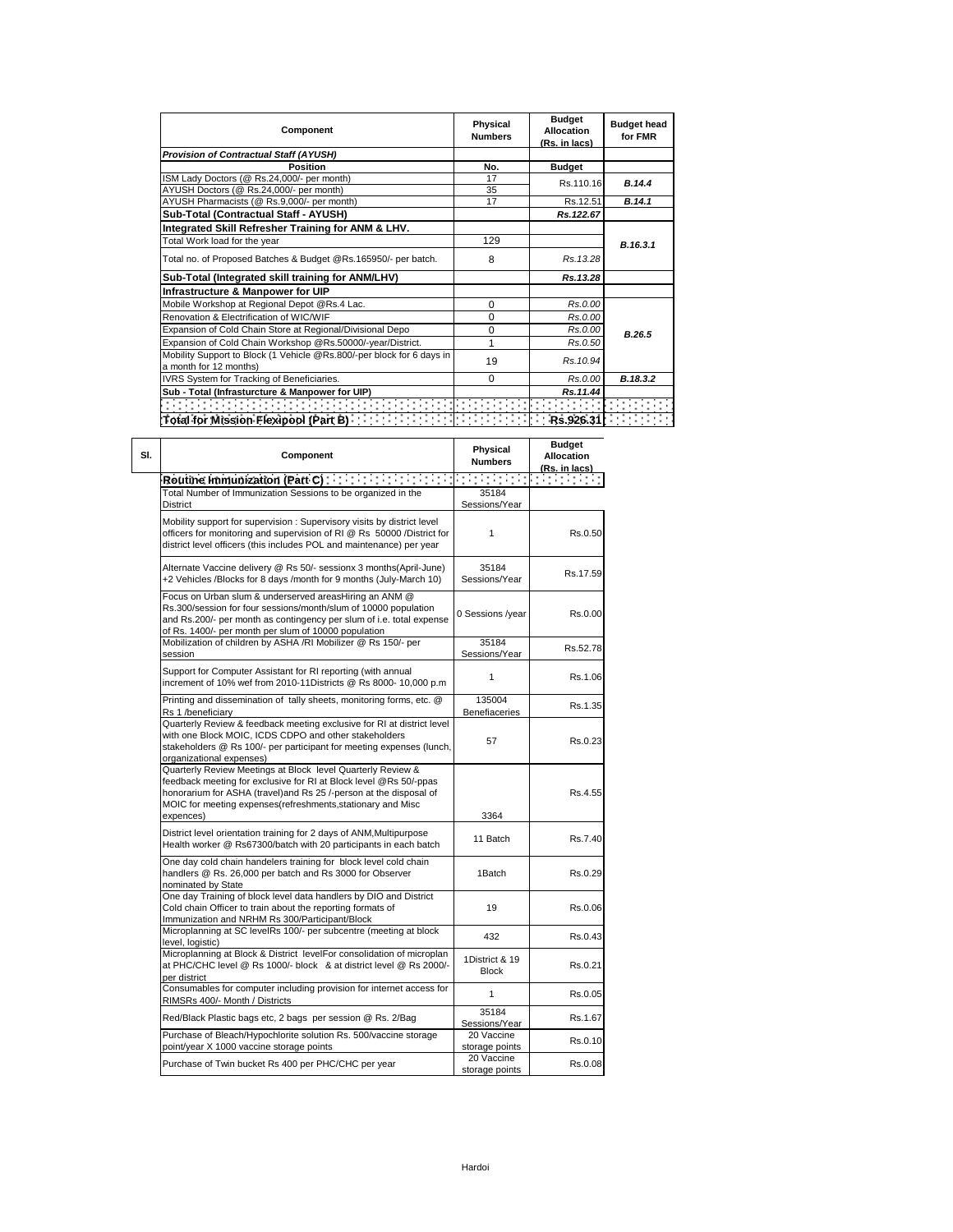| Component                                                                                                                                                           | <b>Physical</b><br><b>Numbers</b> | <b>Budget</b><br>Allocation<br>(Rs. in lacs) | <b>Budget head</b><br>for FMR |
|---------------------------------------------------------------------------------------------------------------------------------------------------------------------|-----------------------------------|----------------------------------------------|-------------------------------|
| Funds for purchase of small polythene zipper bags to keep vaccines<br>in the vaccine carriers Rs. 0.5/polythene bag X total number of<br>sessions/year +10% wastage | 35184<br>Sessions/Year            | Rs.0.21                                      |                               |
| Funds for preparing disposal pit for disposal of sharp immunization<br>waste. Rs. 3500/pit X 500 vaccine storage points                                             | 10 Pits                           | Rs.0.35                                      |                               |
| <b>RI</b> subtotal                                                                                                                                                  |                                   | Rs.88.91                                     |                               |
| Cold Chain maintenance                                                                                                                                              |                                   |                                              |                               |
| Cold chain maintenance@Rs 500/Block & Rs 10.000/District/Year                                                                                                       | 1District & 19<br><b>Block</b>    | Rs.0.23                                      |                               |
| POL for vaccine delivery from State to District and from district to<br>PHC/CHCs @ Rs. 100000/- district/Year)                                                      | 1District                         | Rs.1.00                                      |                               |
| <b>Subtotal Cold Chain</b>                                                                                                                                          |                                   | Rs.1.23                                      |                               |
| Sub Total (Part C)                                                                                                                                                  |                                   | Rs.90.14                                     |                               |

## **Part D - National Program**

| 1. NPCB         |                                                  |                            |                                                     |                               |
|-----------------|--------------------------------------------------|----------------------------|-----------------------------------------------------|-------------------------------|
| SI.             | Component                                        | Physical<br><b>Numbers</b> | <b>Budget</b><br><b>Allocation</b><br>(Rs. in lacs) | <b>Budget Head</b><br>for FMR |
| 1.1             | Govt Sector 30% of Tot. Trgt @531/cat.oprt.(IOL) | 4126                       | 2190906                                             |                               |
| 1.2             | NGO Sector 20% of Tot Trgt @ 656/Cat. Oprt.(IOL) | 2751                       | 1804656                                             |                               |
| 1.3             | Pvt. Sector 50% of Tot trgt.                     | 6876                       |                                                     |                               |
|                 | <b>Sub Total</b>                                 | 13753                      | 3995562                                             |                               |
| 2               | SES (Free Spec. to Children) @ of 100/-Spec      | 1432                       | 0                                                   |                               |
| 3               | Vision Centre @ 50,000/Centre Equipment          | 1 Govt/NGO                 | 50000                                               |                               |
| 4               | Operations other than Cataract                   | 227                        | 227000                                              |                               |
| 5               | Eye Collection @ 500/Cornea.                     | 0                          | 0                                                   |                               |
|                 | Total allocated for the District in Rs.          | 15412                      | 4272562                                             |                               |
| 2. RNTCP(GFATM) |                                                  |                            |                                                     |                               |
|                 |                                                  | -- - -                     | .                                                   |                               |

| SI. | Component                          | Physical<br><b>Numbers</b> | <b>Budget</b><br><b>Allocation</b> | <b>Budget Head</b> |
|-----|------------------------------------|----------------------------|------------------------------------|--------------------|
|     |                                    |                            | (Rs. in lacs)                      | for FMR            |
|     | <b>CIVIL WORKS</b>                 |                            | 141900                             |                    |
|     | 2 LABORATORY MATERIALS             |                            | 640000                             |                    |
|     | 3 HONERARIUM                       |                            | 972957                             |                    |
|     | 4 IEC/PUBLICITY                    |                            | 338850                             |                    |
|     | <b>5 EQUIPMENT MAINTENANCE</b>     |                            | 123600                             |                    |
|     | 6 TRAINING                         |                            | 272365                             |                    |
|     | POL & VEHICLE MAINTENANCE          |                            | 160000                             |                    |
|     | <b>8 VEHICLE HIRING CHARGES</b>    |                            | 364500                             |                    |
|     | 9 NGO/PP SUPPORT                   |                            | 288600                             |                    |
|     | 10 MISCELLANEOUS EXPENSES          |                            | 420000                             |                    |
|     | 11 CONTRACTUAL SERVICES            |                            | 3669000                            |                    |
|     | 12 PRINTING                        |                            | 270000                             |                    |
|     | <b>13 RESEARCH &amp; STUDIES</b>   |                            |                                    |                    |
|     | <b>14 MEDICAL COLLEGES</b>         |                            |                                    |                    |
|     | <b>15 PROCUREMENT OF VEHICLES</b>  |                            | $\Omega$                           |                    |
|     | <b>16 PROCUREMENT OF EQUIPMENT</b> |                            |                                    |                    |
|     | Sub-TOTAL                          |                            | 7661772                            |                    |
|     | <b>Grand Total</b>                 |                            | 7661772                            |                    |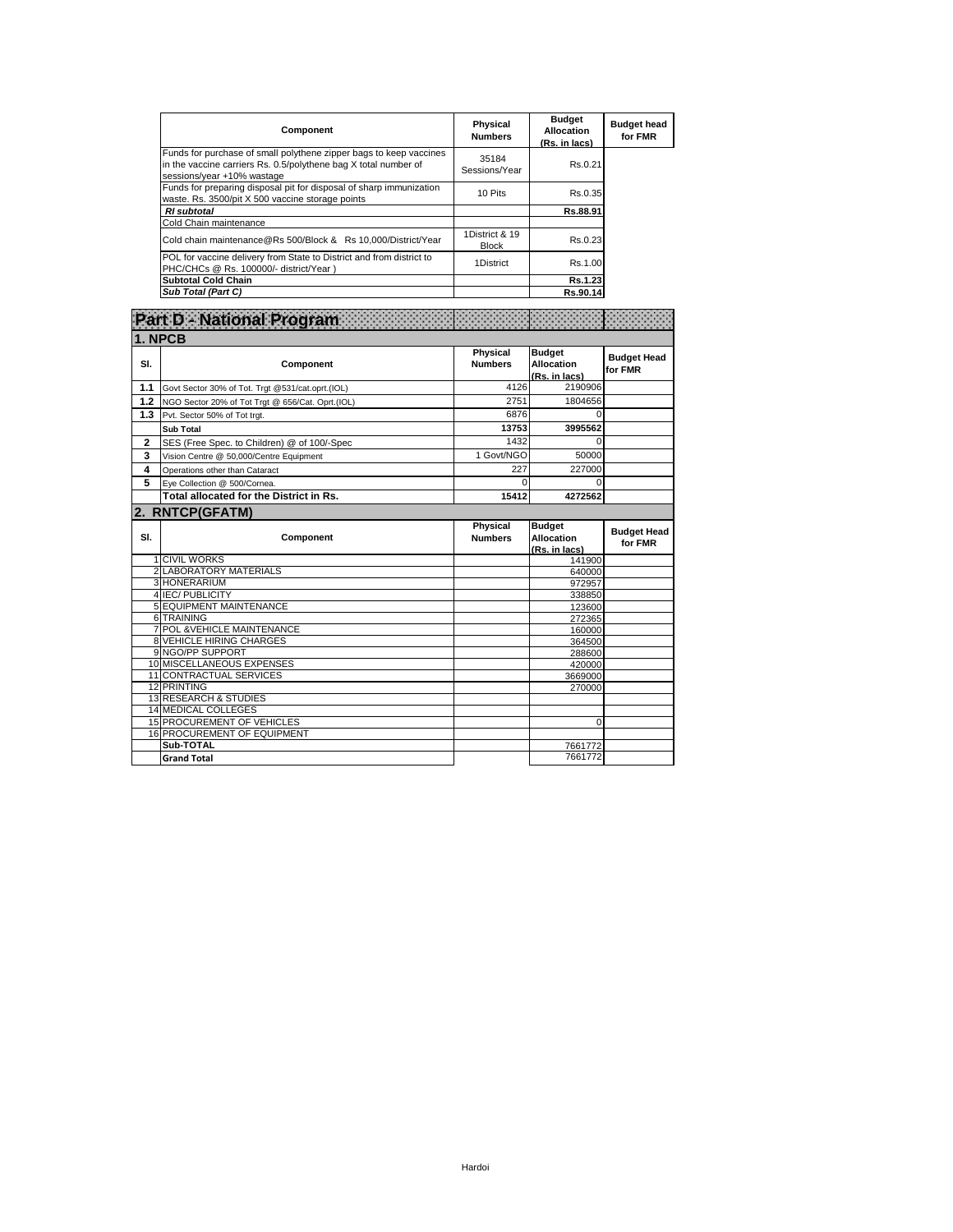|         | Component                                                                                       | Physical<br><b>Numbers</b> | <b>Budget</b><br>Allocation<br>(Rs. in lacs) | <b>Budget head</b><br>for FMR |
|---------|-------------------------------------------------------------------------------------------------|----------------------------|----------------------------------------------|-------------------------------|
| 3. NLEP |                                                                                                 |                            |                                              |                               |
|         | <b>Activities</b>                                                                               | Physical<br><b>Targets</b> | Financial                                    |                               |
|         |                                                                                                 |                            | <b>Allocation</b>                            |                               |
|         | 1 Contractual Services- Driver                                                                  |                            |                                              |                               |
|         | Remuneration @ Rs. 7,000/= P.M.                                                                 | $\Omega$                   | $\mathbf 0$                                  |                               |
|         | Sub total                                                                                       |                            | 0                                            |                               |
|         | 2 Office Maintenance                                                                            |                            |                                              |                               |
|         | Telephone/Fax/Internet @ Rs. 15,000/= P.A.                                                      |                            | 15000                                        |                               |
|         | Office Operation & Maintenance @ Rs. 18,000/= P.A.<br>Consum-ables Stationery @ Rs. 24,000 P.A. |                            | 18000                                        |                               |
|         | Maintenance of Office Equipment & Furniture etc.                                                |                            | 24000<br>15000                               |                               |
|         | Sub total                                                                                       |                            | 72000                                        |                               |
|         | 3 Mobility-                                                                                     |                            |                                              |                               |
|         | Vehicle operation / hiring of 1 Vehicle @ Rs 75000 P.A.                                         |                            | 75000                                        |                               |
|         | Sub total                                                                                       |                            | 75000                                        |                               |
|         | 4 Training                                                                                      |                            |                                              |                               |
|         | 4 Days' Training of newly recruited Medical Officers @ Rs 28,000 per<br>batch of 30 trainees    | 6                          | 5600                                         |                               |
|         | 3 Days' Training of newly recruited Health Workers @ Rs 24,000 per<br>batch of 30 trainees      | 15                         | 12000                                        |                               |
|         | 2 Days' Refresher Training of Medical Officers @ Rs 16,000 per<br>batch of 30 trainees          | 90                         |                                              |                               |
|         | 2 Days' Refresher Training of Health Workers @ Rs 16,000 per                                    | 120                        | 112000                                       |                               |
|         | batch of 30 trainees<br>Sub total                                                               |                            | 129600                                       |                               |
| 5       | Procurement                                                                                     |                            |                                              |                               |
|         | Supportive medicines and other items for patients @ Rs39 per                                    |                            | 38500                                        |                               |
|         | patient under treatment                                                                         |                            |                                              |                               |
|         | Splints, Crutches, Items for Deformity Patients Rs. 15/= per patient<br>under treatment         |                            | 15000                                        |                               |
|         | Patient Welfare Rs. 26/= per patient under treatment                                            |                            | 25500                                        |                               |
|         | Printing of forms @ Rs. 39/= per patient under treatment                                        |                            | 38500                                        |                               |
|         | Sub total                                                                                       |                            | 117500                                       |                               |
| 6       | <b>IEC Activities</b>                                                                           |                            |                                              |                               |
|         | Rallies @ Rs. 5,000/= each                                                                      | $\overline{2}$             | 10000                                        |                               |
|         | School Quiz @ Rs. 1000/= each                                                                   | 10                         | 10000                                        |                               |
|         | IPC workshops of ASHA @ Rs. 5000/= each                                                         | $\overline{2}$             | 10000                                        |                               |
|         | Health Mela in local festivals, Melas etc. @ Rs. 5,000/= each                                   |                            | 5000                                         |                               |
|         | Sub total                                                                                       |                            | 35000                                        |                               |
|         | 7 Urban Leprosy Project                                                                         |                            |                                              |                               |
|         | Supportive Medicines                                                                            |                            | 9000                                         |                               |
|         | Monitoring & Supervision                                                                        |                            | 6000                                         |                               |
|         | MDT delivery & follow-up services<br>Sub total                                                  |                            | 11300                                        |                               |
|         | 8 Incentive to Ashas                                                                            |                            | 26300<br>91000                               |                               |
|         | 9 Review Meetings                                                                               |                            | 18000                                        |                               |
|         | 10 Disability Prevention & Medical Rehabilitation                                               |                            |                                              |                               |
|         | Screening Camp for selection of RCS patients                                                    |                            | 10000                                        |                               |
|         | Screening Camp - miscellaneous expenses                                                         |                            | 10000                                        |                               |
|         | Screening Camp- Self Care Kits & patient Welfare items                                          |                            | 10000                                        |                               |
|         | Sub total                                                                                       |                            | 30000                                        |                               |
|         | 11 Cash Assistance                                                                              |                            |                                              |                               |
|         | Cash assistance- POL for Vehicle                                                                |                            | 30000                                        |                               |
|         | Cash assistance- TA DA for Leprosy Staff                                                        |                            | 80000                                        |                               |
|         | Sub total                                                                                       |                            | 110000                                       |                               |
|         | <b>Grand Total</b>                                                                              |                            | 704400                                       |                               |